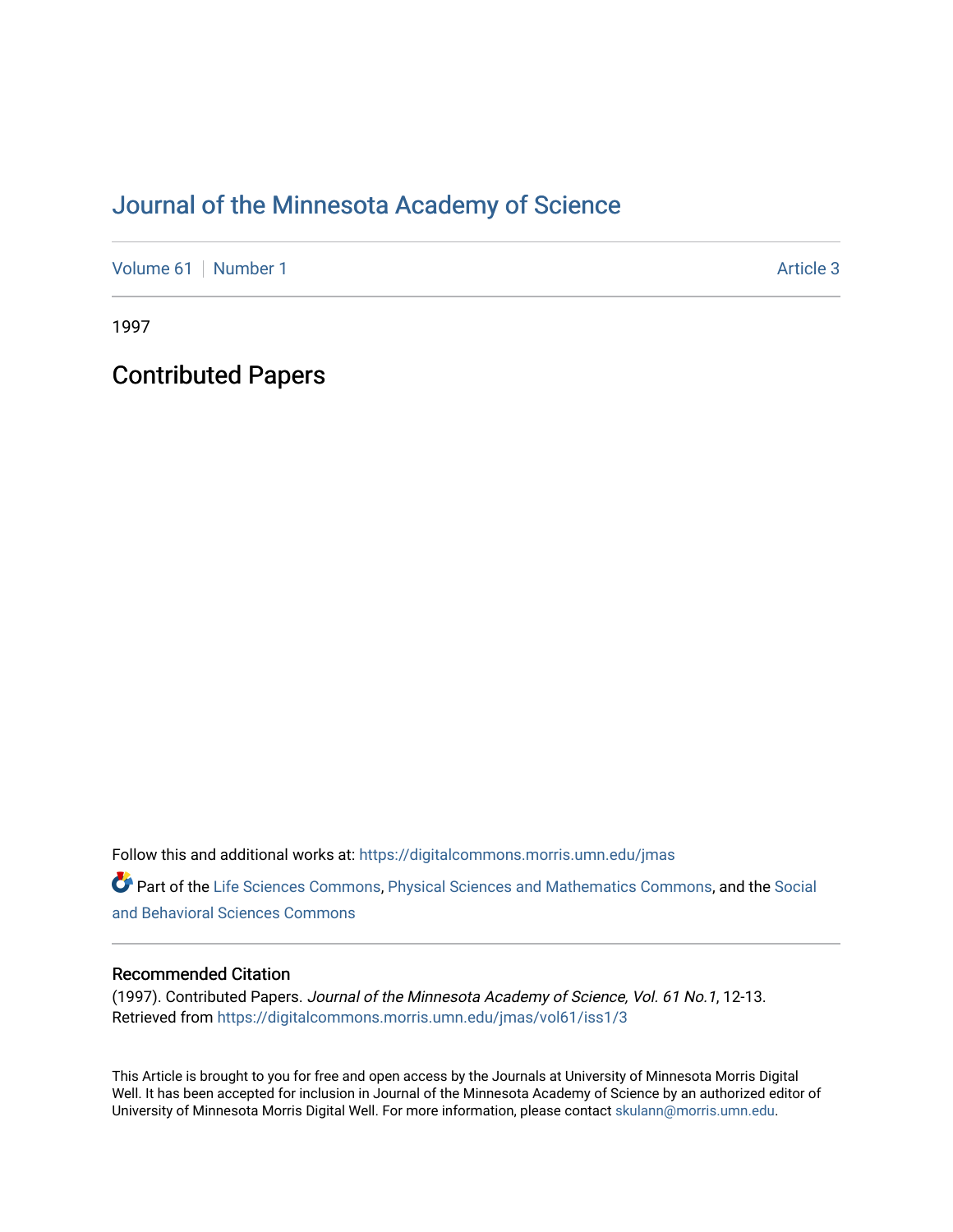# **CONTRIBUTED PAPERS**

## **BUSINESS AND ECONOMICS**

## *Saturday, April 19, 9-11 a.m.*

*Earle Brown Center- 135A* 

#### **9:00 RURAL COMMUNITY ASSESSMENT: TOOLS AND PROCESSES**

*Dave Brennan, Lorman Lundsten, Vania Meyer, and Jack Millitello, University of St. Thomas, Mail #MCN6007, 2115 Summit Ave., St. Paul, MN 55105* 

Rural communities in Minnesota and nationwide are facing numerous demographic, social, political, and economic challenges. Community assessment tools and processes are needed to provide benchmarks of community health for future comparisons. This paper reports the results of a pilot project for which community assessment tools were developed and refined.

Individual interviews, focus groups, and a literature survey were used to identify seven dimensions useful in highlighting and evaluating community characteristics. The dimensions captured residents' perceptions of healthy compared to less healthy communities. The dimensions included: economic opportunity, education, services and information recreation and cultural opportunity, safety and security, environmental stewardship, and community leadership. Items were developed for each dimension which focused on assets that are strategically important and change agents. The final instrument consisted of 45 items divided among seven dimensions.

The community assessment process was developed by the project team based on input from community members, models of community development, and consultation with community development experts. An objective of the process was that it empower the communities which participated. To be successful, the community assessment must be informative, inclusive, catalytic, and motivating. The pilot program is current being fielded and results of the field test will be discussed.

#### 9:20 THE LONG-RUN PERFORMANCE OF ADRS

*Tbadavillil Jitbendranathan, Department of Finance, MCN 6057, University of St. Tbomas, St. Paul, MN 55105* 

In this paper we study the long-run return performances of American Depository Receipts (ADRs). The dollar returns for ADRs and home country stock indices are examined over a five year period between 1990 and 1995 for 284 ADR from 21 countries to estimate the excess returns. Our results indicate that ADRs on the average outperform the corresponding country index, but the degree of outperformance measured<br>by excess returns gradually decline over time. These results are similar to the results found by Ritter (1991) in his examination of IPO excess returns in U.S. Long-run performance by individual country ADRs indicate that ADRs from countries with relatively small capital markets outperformed their country indices by a larger margin than ADRs from countries with large domestic capital markets.

#### 9:40 THE DIALECTIC BETWEEN TEACHING ACTIVITY **MODES**

*Daniel E McNamara, University of St. Thomas, Dept. of Management, MCN 6064, 2115 Summit Ave., St. Paul, MN 55105* 

This paper examines the instincts for order and informal pragmatism as foundations for teaching activities. The examination covers definitions, aggression in these instincts, validity, and the results of the application of unlimited order and unlimited action in educational institutions. The results of the tensions between these modes are demonstrated and discussed. These tensions result in educational institutions which can not learn and cannot judge. These tensions also result in educational institutions which either become totally rigid or completely chaotic.

As a conclusion, the need for a true synthesis of these modes is demonstrated and the dimensions for this synthesis are presented. These include

- A. The view of the environment
- B. The method of operation
- C. The method of organization
- D. The form of leadership practice

Finally, alternative teaching models based upon this dialectic are given.

#### **10:00 Son CONSERVATION: Do TENURE OR PERCEPTION OF Son. EROSION MATTER?**

*Kate O'Connell and Fahima Aziz, University of St. Tbomas and Hamline University, Hamline University, 1536 Hewitt Ave, St. Paul, MN 55104* 

This study examines whether tenure status (owner vs. renter) affects the use of certain soil conservation practices. Farm operators reported the use of six different soil conservation methods conservation tillage, contouring, grassed waterways, ponds, rotations, and terraces. Loglinear analysis of the data indicated that owners were significantly more likely to use contouring and rotations. There was no significant difference in the use by renters or owners of conservation tillage, grassed waterways, or ponds. Owners were more likely than renters to use terraces. The study used survey data of Olmsted County, Minnesota.

#### 10:20 PAST, PRESENT AND FUTURE OF ACTIVITY BASED **ACCOUNTING**

*Dr. Shirley A. Polejewski, University of St. Thomas 2115 Summit Ave., St. Paul, MN 55105* 

Users of the system of Activity-based Costing (ABC) have gone through three generations of accounting since the traditional cost system that was and is in existence from the 1980s. The first generation of the ABC system focused on product costing, the second generation focused on process costing or performance evaluation and the third generation of ABC focused on value chain costing to be used in strategic analysis. All three generations use the same activities data base; the difference lies in the types of linkage and the extent to which data on activities are gathered.

What now appears that there is a need for a system that would link activities between business units and this system would provide information for the company as a whole. Although this may sound complicated and it is, the ability to link activities in such a manner that these activities could be accumulated and analyzed over business units would be within the realm of current technology.

## **GEOGRAPHY**

*Saturday, April 19, 9:00- 12:15 p.m.* 

*Earle Brown Center- 135B* 

#### **9:00 FOREST AND LAND COVER CIASSIFICATION OF THE 1'wJN CITIES METROPOLITAN AREA WITH LANDSAT TM DATA**

*Marvin E. Bauer, Steven j. Steinberg, and Carol A. Sers/and, Department of Forest Resources, University of Minnesota, St. Paul, MN 55108* 

Historically remote sensing in the form of aerial photography has been an important source of land cover/use information for resource management, and local, regional and state land use planning. An alternative, investigated in this paper, is the use of satellite imagery. In studies with the Twin Cities Metropolitan Council and Minnesota Department of Natural